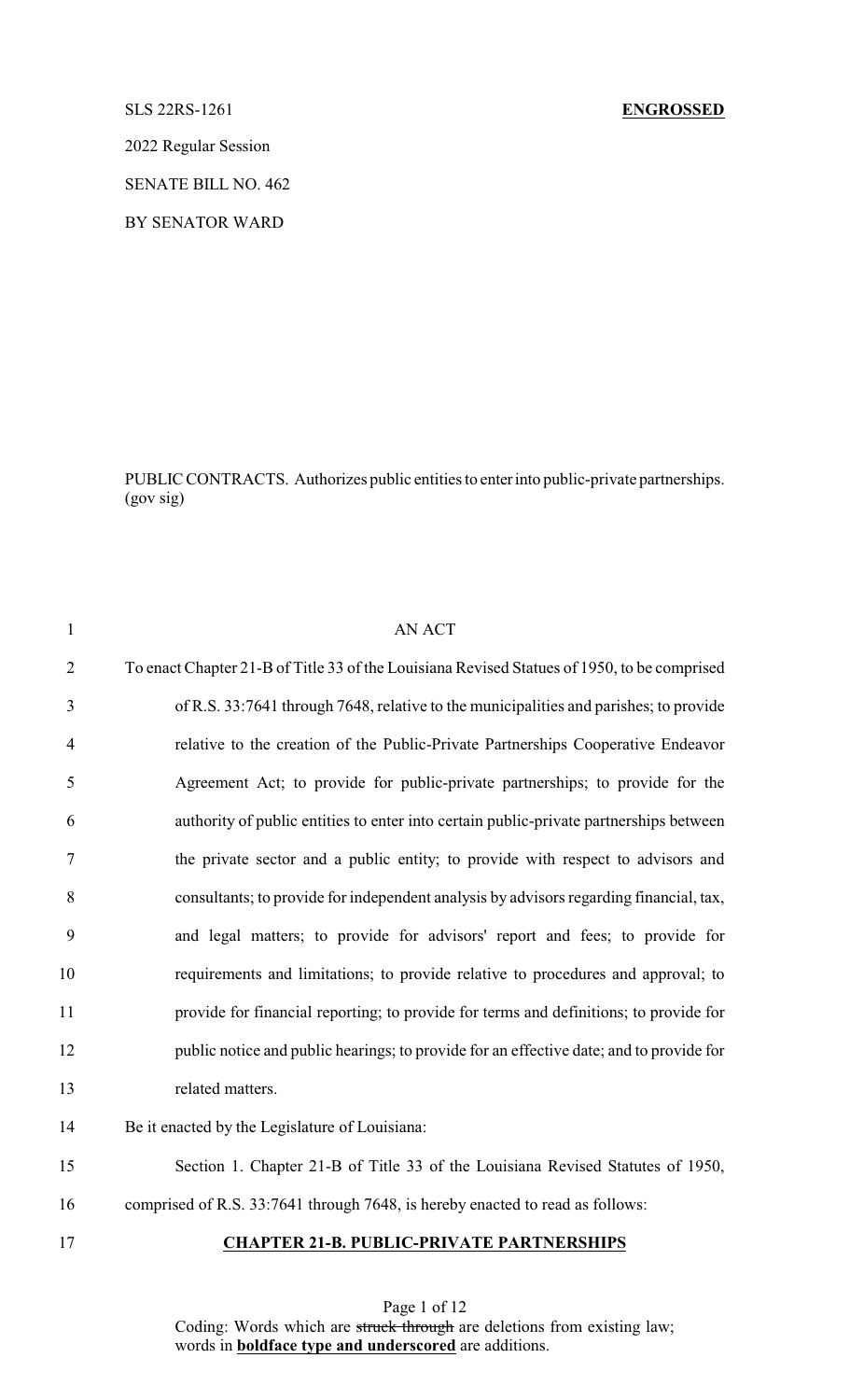| $\mathbf{1}$   | <b>COOPERATIVE ENDEAVOR AGREEMENT LAW</b>                                          |
|----------------|------------------------------------------------------------------------------------|
| $\overline{2}$ | §7641. Short title                                                                 |
| 3              | This Chapter shall be known and may be cited as the "Public-Private"               |
| 4              | Partnerships Cooperative Endeavor Agreement Act".                                  |
| 5              | §7642. Findings, declaration of purpose, and intent                                |
| 6              | The legislature hereby finds and declares that:                                    |
| 7              | A. There is a public need for timely acquisition, design, construction,            |
| 8              | improvement, renovation, expansion, furnishing, equipping, maintenance,            |
| 9              | operation, implementation, or installation of public infrastructure within the     |
| 10             | state.                                                                             |
| 11             | B. There is demonstrated evidence that public-private partnerships meet            |
| 12             | these needs by improving the schedule for delivery, lowering the cost, and         |
| 13             | providing other benefits to the public.                                            |
| 14             | C. Public entities can benefit when private entities deliver their expertise,      |
| 15             | experience, and resources through public-private partnerships in ways not          |
| 16             | possible through traditional governmental procurement.                             |
| 17             | D. Financial incentives may exist under state and federal tax provisions           |
| 18             | that encourage public entities to enter into partnerships with private entities or |
| 19             | other persons to develop qualifying projects.                                      |
| 20             | E. Public and private entities are already authorized under existing law           |
| 21             | to enter into certain types of public-private partnerships, but existing law does  |
| 22             | not provide uniform procedures for evaluating and approving public-private         |
| 23             | partnerships.                                                                      |
| 24             | F. Public-private partnerships can be more complex than traditional                |
| 25             | methods of procuring, financing, operating, and maintaining public                 |
| 26             | infrastructure, and many public entities may lack sufficient expertise necessary   |
| 27             | to prudently evaluate, negotiate, and approve proposed public-private              |
| 28             | partnerships.                                                                      |
| 29             | G. Public-private partnerships can impact a public entity's annual                 |

Page 2 of 12 Coding: Words which are struck through are deletions from existing law; words in **boldface type and underscored** are additions.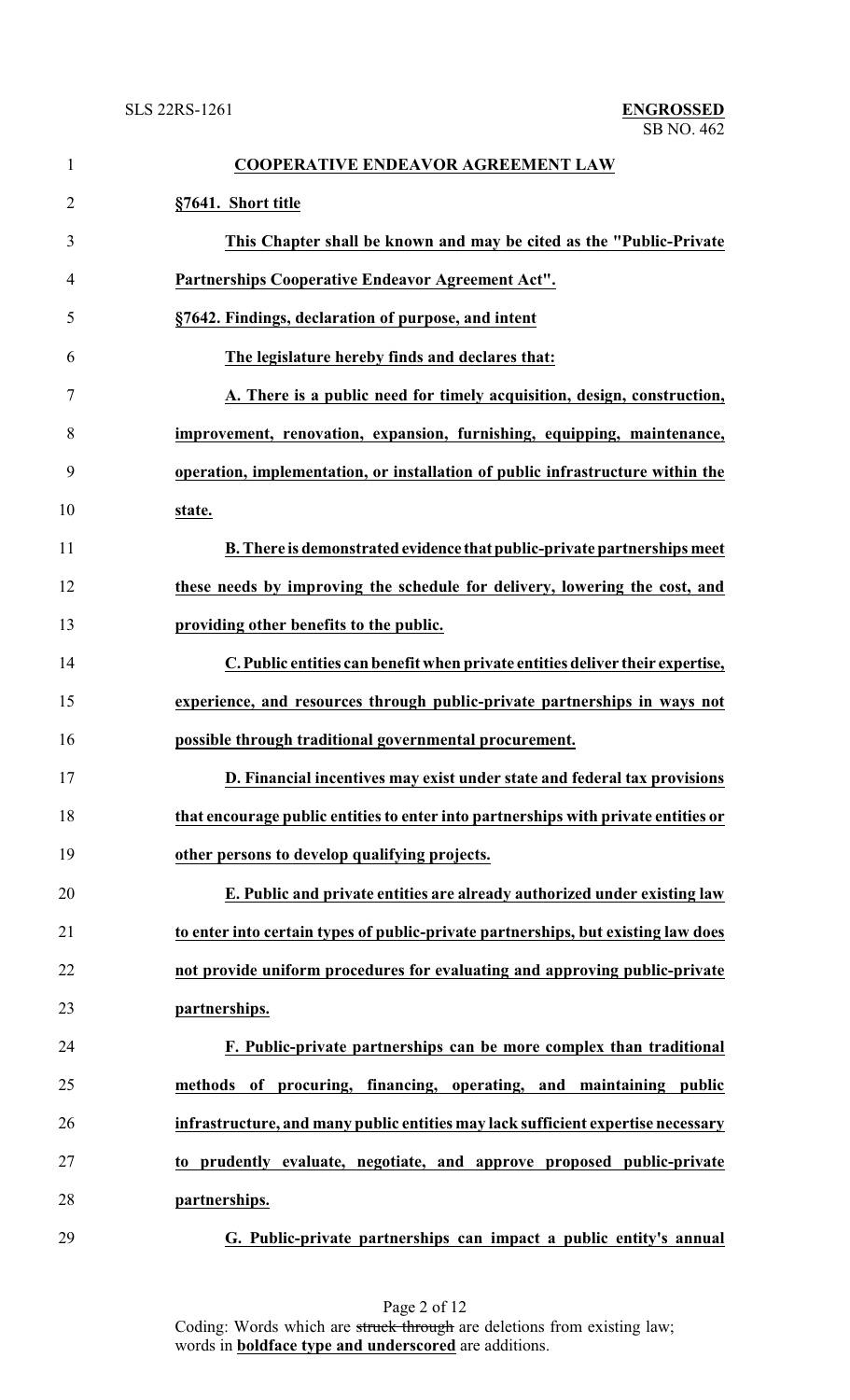| $\mathbf{1}$   | operating budget, the tax-exempt status and financial covenants of a public         |
|----------------|-------------------------------------------------------------------------------------|
| $\overline{2}$ | entity's outstanding debt, and the capacity of a public entity to incur debt in the |
| 3              | future.                                                                             |
| $\overline{4}$ | H. Prior to approving a public-private partnership, it is in the public             |
| 5              | interest for public entities to undertake sufficient review and analysis, to        |
| 6              | provide notice to the public, and to accept comments from the public at a public    |
| $\tau$         | hearing.                                                                            |
| 8              | I. It is the intent of the legislature to encourage public-private                  |
| 9              | partnerships and provide a rigorous process for the evaluation and approval of      |
| 10             | public-private partnerships.                                                        |
| 11             | §7643. Limited authority                                                            |
| 12             | Nothing in this Chapter shall provide any additional authority for a                |
| 13             | public entity to enter into a public-private partnership. If a public entity is     |
| 14             | otherwise authorized to enter into a public-private partnership pursuant to         |
| 15             | existing law, the provisions of this Chapter shall apply as additional              |
| 16             | requirements for entering into a public-private partnership. Nothing in this        |
| 17             | Chapter shall constitute a waiver of or exemption from any other requirement        |
| 18             | of law. Nothing in this Chapter shall apply to an agency, as defined in R.S. 39:2,  |
| 19             | or a publicly funded institution of higher education or community or technical      |
| 20             | college within the state.                                                           |
| 21             | §7644. Definitions                                                                  |
| 22             | For purposes of this Chapter, the following terms have the meanings                 |
| 23             | ascribed to them in this Section, unless a different meaning clearly appears        |
| 24             | from the context:                                                                   |
| 25             | (1) "Infrastructure assets" means any immovable or movable asset used               |
| 26             | to provide public services or infrastructure services, whether owned by a public    |
| 27             | entity or a private entity.                                                         |
| 28             | (2) "Infrastructure services" means any method of providing assets or               |
| 29             | making the productive capacity of assets available to a public entity in exchange   |

Page 3 of 12 Coding: Words which are struck through are deletions from existing law; words in **boldface type and underscored** are additions.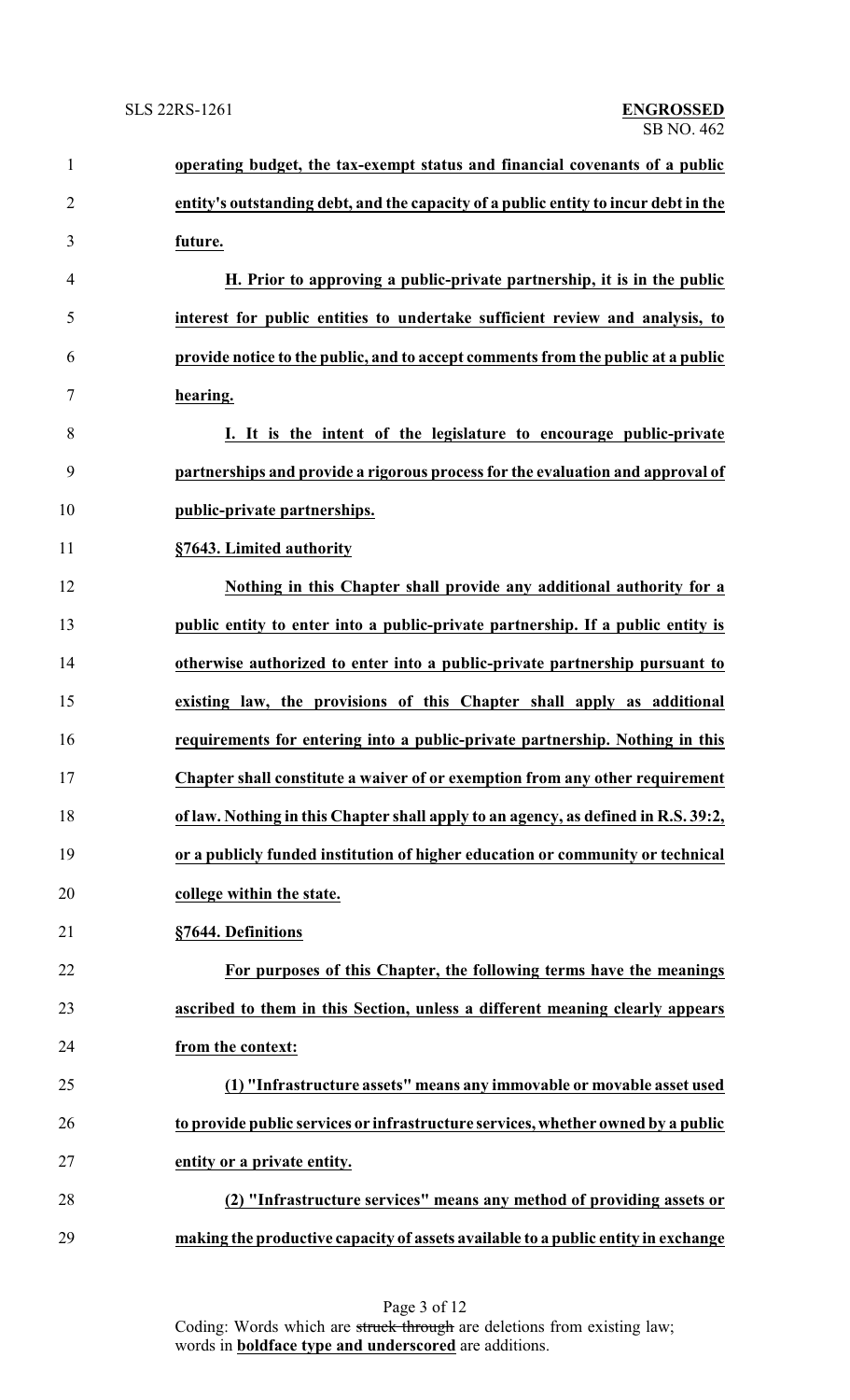| $\mathbf{1}$   | for user fees, including without limitation:                                       |
|----------------|------------------------------------------------------------------------------------|
| $\overline{2}$ | (a) Selling assets to a public entity.                                             |
| 3              | (b) Leasing assets to a public entity.                                             |
| $\overline{4}$ | (c) Providing a public entity the right to use assets.                             |
| 5              | (d) Providing or selling a public entity the output, capacity, or product          |
| 6              | of an asset.                                                                       |
| 7              | (e) Providing a public entity with an asset as a service.                          |
| 8              | (f) Providing a public entity with a private infrastructure investment.            |
| 9              | (3) "Private entity" means a natural person, corporation, general                  |
| 10             | partnership, limited liability company, limited partnership, joint venture,        |
| 11             | business trust, public benefit corporation, private nonprofit corporation, or      |
| 12             | other business entity.                                                             |
| 13             | (4) "Private infrastructure investment" means a private entity making,             |
| 14             | causing, funding, financing, or facilitating capital investment in a new or        |
| 15             | existing infrastructure asset pursuant to a public-private partnership, whether    |
| 16             | such capital investment is made by such private entity, by another private         |
| 17             | entity, or by a public entity.                                                     |
| 18             | (5) "Public entity" means any parish, municipality, school board, levee            |
| 19             | district, hospital service district, law enforcement district, fire protection     |
| 20             | district, communications district, recreation district, drainage district, gravity |
| 21             | drainage district, road district, waterworks district, sewerage district, and any  |
| 22             | agency or special district heretofore or hereafter created solely by any of the    |
| 23             | foregoing entities.                                                                |
| 24             | (6) "Public-private partnership" means any agreement or combination                |
| 25             | of agreements, other than agreements relating to a qualified transaction,          |
| 26             | pursuant to which at least one public entity and one private entity are parties,   |
| 27             | obligating a private entity to make a private infrastructure investment in         |
| 28             | exchange for user fees.                                                            |
| 29             | (7) "Public services" means services provided to, utilities sold to, or            |

Page 4 of 12 Coding: Words which are struck through are deletions from existing law; words in **boldface type and underscored** are additions.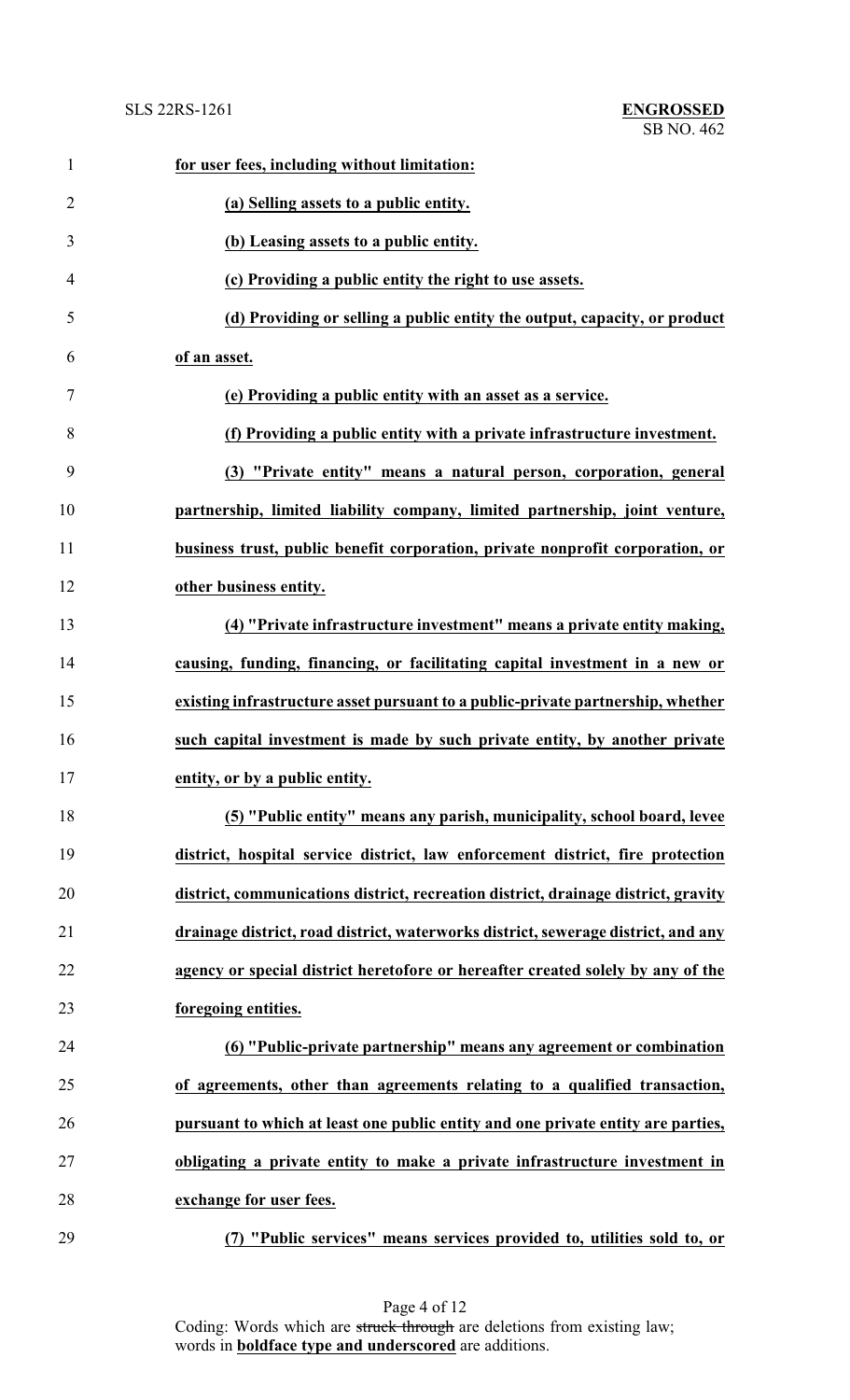| $\mathbf{1}$   | assets made available to members of the general public or a public entity in     |
|----------------|----------------------------------------------------------------------------------|
| $\overline{2}$ | exchange for user fees, if such services are of the type commonly provided by    |
| 3              | public entities in general, including without limitation:                        |
| 4              | (a) Water utility service.                                                       |
| 5              | (b) Sewerage utility service.                                                    |
| 6              | (c) Gas utility service.                                                         |
| 7              | (d) Electric utility service.                                                    |
| 8              | (e) Thermal energy service.                                                      |
| 9              | (f) Solid waste disposal service.                                                |
| 10             | (g) Fee-based recreational, cultural or sporting facilities.                     |
| 11             | (h) Fee-based public transportation or transportation infrastructure.            |
| 12             | (8) "Qualified transaction" means an agreement or combination of                 |
| 13             | agreements which would otherwise be a public-private partnership but for the     |
| 14             | agreement or combination of agreements containing one or more of the             |
| 15             | following features:                                                              |
| 16             | (a) Any transaction related to the construction of infrastructure assets         |
| 17             | in which:                                                                        |
| 18             | (i) The role of a private entity is limited to the planning, designing,          |
| 19             | engineering, architecture, testing, equipping, or construction of infrastructure |
| 20             | assets.                                                                          |
| 21             | (ii) The infrastructure assets are owned by a public entity and procured         |
| 22             | pursuant to the requirements of the Public Bid Law pursuant to R.S. 38:2212      |
| 23             | et seq.                                                                          |
| 24             | (iii) The private entity is not related to another private entity engaging       |
| 25             | in a public-private partnership with respect to such infrastructure assets.      |
| 26             | (b) Any transaction constituting a financing lease, lease purchase,              |
| 27             | installment sale, or similar agreement by which:                                 |
| 28             | (i) The private entity owns an infrastructure asset during the term of the       |
| 29             | agreement and transfers ownership to the public entity for nominal               |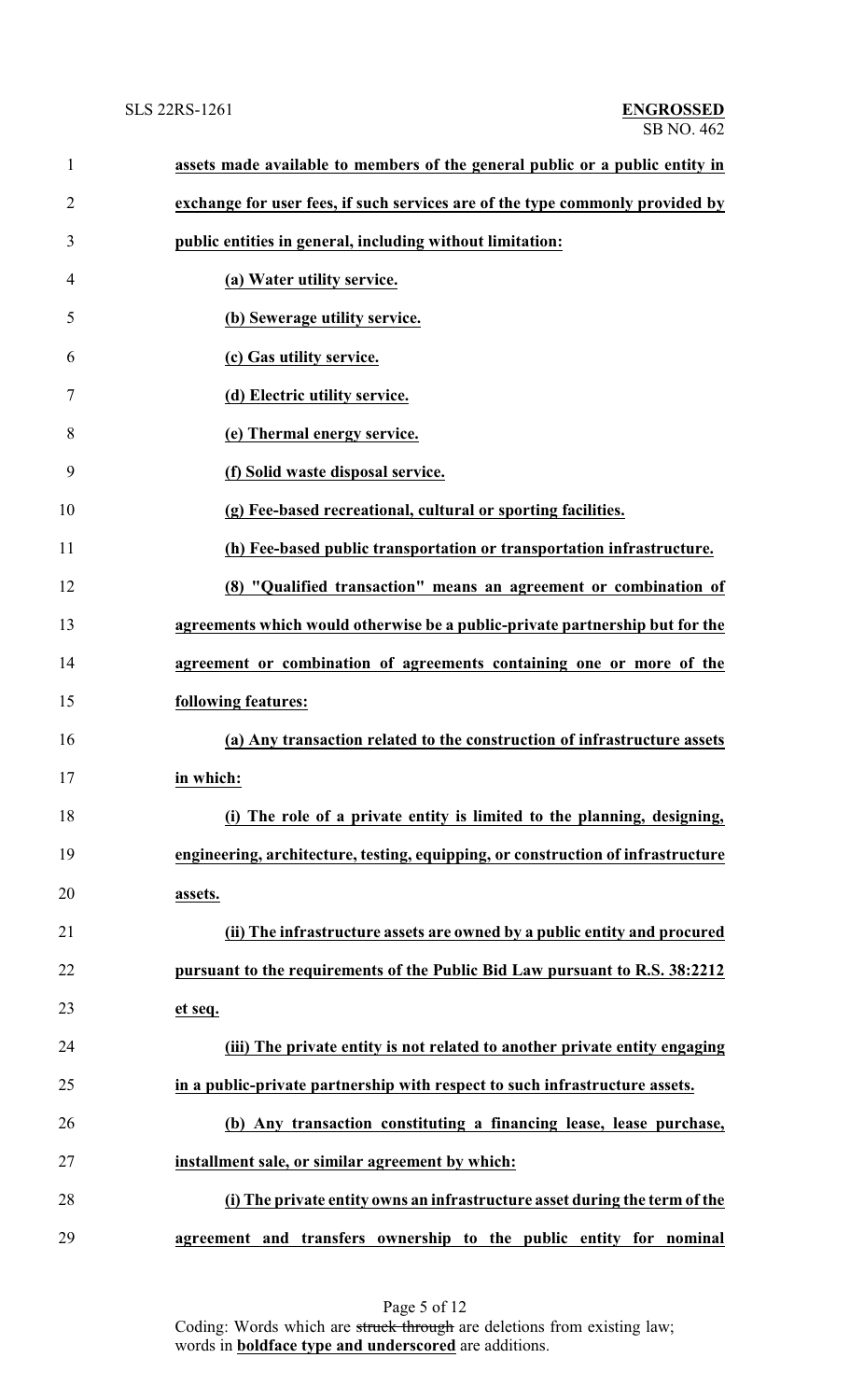| $\mathbf{1}$   | consideration at the end of the agreement.                                         |
|----------------|------------------------------------------------------------------------------------|
| $\overline{2}$ | (ii) The private entity is a bank, financing company, leasing company, or          |
| 3              | other entity primarily engaged in the business of lending or financial leasing.    |
| 4              | (iii) The private entity is not related to another private entity engaging         |
| 5              | in a public-private partnership with respect to such infrastructure assets.        |
| 6              | (c) Any transaction constituting an incurring of debt by the public entity         |
| 7              | in which:                                                                          |
| 8              | (i) The debt is sold in a public offering by or to a bond underwriter;             |
| 9              | (ii) The debt is sold in a private offering to a purchaser that is commonly        |
| 10             | engaged in the business of lending or investing in debt of public entities, such   |
| 11             | as a bank, insurance company, mutual fund, institutional bond investor, retail     |
| 12             | bond investor, or managed investment account;                                      |
| 13             | (iii) The private entity is not related to another private entity engaging         |
| 14             | in a public-private partnership with respect to such infrastructure assets.        |
| 15             | (d) Any transaction for a performance-based energy efficiency contract             |
| 16             | which is subject to the requirements provided for in R.S. 33:4547.1 et seq.        |
| 17             | (e) Any transaction for the lease of infrastructure assets by or to a public       |
| 18             | entity pursuant to R.S. 41:1211 et seq.                                            |
| 19             | (f) Any transaction for the maintenance or warranty of infrastructure              |
| 20             | assets by a private entity, provided that private entity is not related to another |
| 21             | private entity engaging in a public-private partnership with respect to such       |
| 22             | infrastructure assets.                                                             |
| 23             | (g) Any transaction which would otherwise be a public-private                      |
| 24             | partnership, in which the private entity is a nonprofit corporation, provided      |
| 25             | that the private nonprofit corporation does not enter into a secondary             |
| 26             | transaction with a private for profit entity, if such secondary transaction would  |
| 27             | be a public-private partnership if the private for profit entity entered into such |
| 28             | secondary transaction directly with the public entity.                             |
| 29             | (h) Any transaction in which the activities of a private entity are subject        |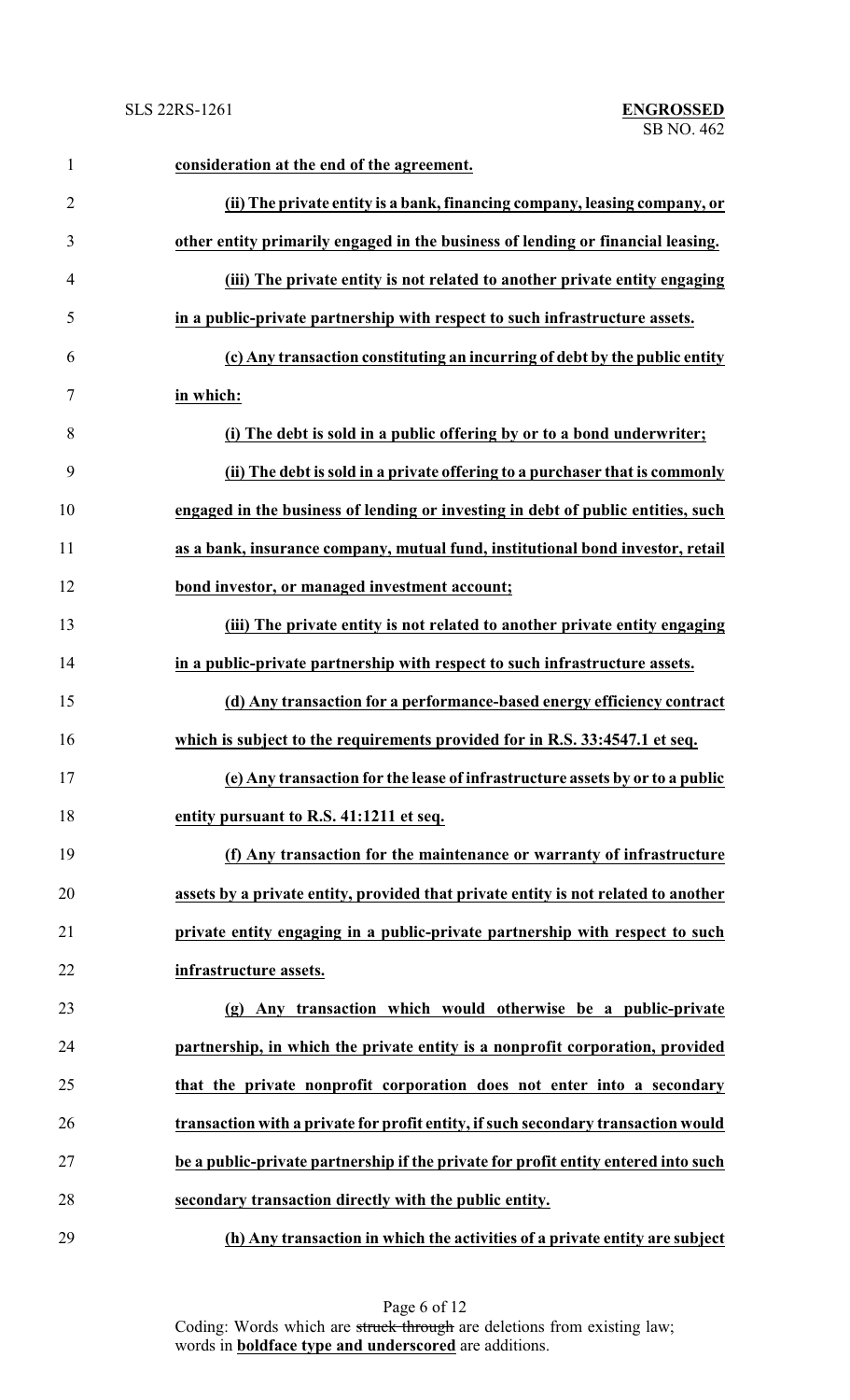| $\mathbf{1}$   | to the approval, regulation, or ratemaking authority of the Louisiana Public       |
|----------------|------------------------------------------------------------------------------------|
| $\overline{2}$ | Service Commission, regardless of whether the private entity makes a private       |
| 3              | infrastructure investment.                                                         |
| 4              | (i) Any transaction in which a private entity assumes the operation or             |
| 5              | management of healthcare services of a hospital, medical center, clinic, or other  |
| 6              | healthcare-related facility or service on behalf of a public entity, regardless of |
| 7              | whether the private entity makes a private infrastructure investment.              |
| 8              | (j) Any one or more transactions with a public entity, the value of the            |
| 9              | private infrastructure investment of which is less than or equal to two million    |
| 10             | dollars.                                                                           |
| 11             | The transaction shall constitute a qualified transaction only to the extent        |
| 12             | that any of the transactions are not undertaken by a public entity as part of, in  |
| 13             | conjunction with, in coordination with, in combination with, or in relation to     |
| 14             | any other transaction which, when taken together, would otherwise be a             |
| 15             | public-private partnership.                                                        |
| 16             | (9) "Related" means two or more private entities if:                               |
| 17             | (a) One private entity is a child, stepchild, parent, stepparent, spouse,          |
| 18             | sibling, mother-in-law, father-in-law, son-in-law, daughter-in-law,                |
| 19             | brother-in-law or sister-in-law of the other private entity.                       |
| 20             | (b) One private entity is an executive officer, director, or nominee for           |
| 21             | director of the other private entity.                                              |
| 22             | (c) One private entity owns more than ten percent of any class of the              |
| 23             | other private entity's voting securities.                                          |
| 24             | (d) One private entity directly or indirectly controls, is controlled by, or       |
| 25             | is under common control with the other private entity.                             |
| 26             | (e) One private party is a party to a joint venture or similar arrangement         |
| 27             | with the other private party.                                                      |
| 28             | (f) One private party is engaged by or under contract with the other               |
| 29             | private party.                                                                     |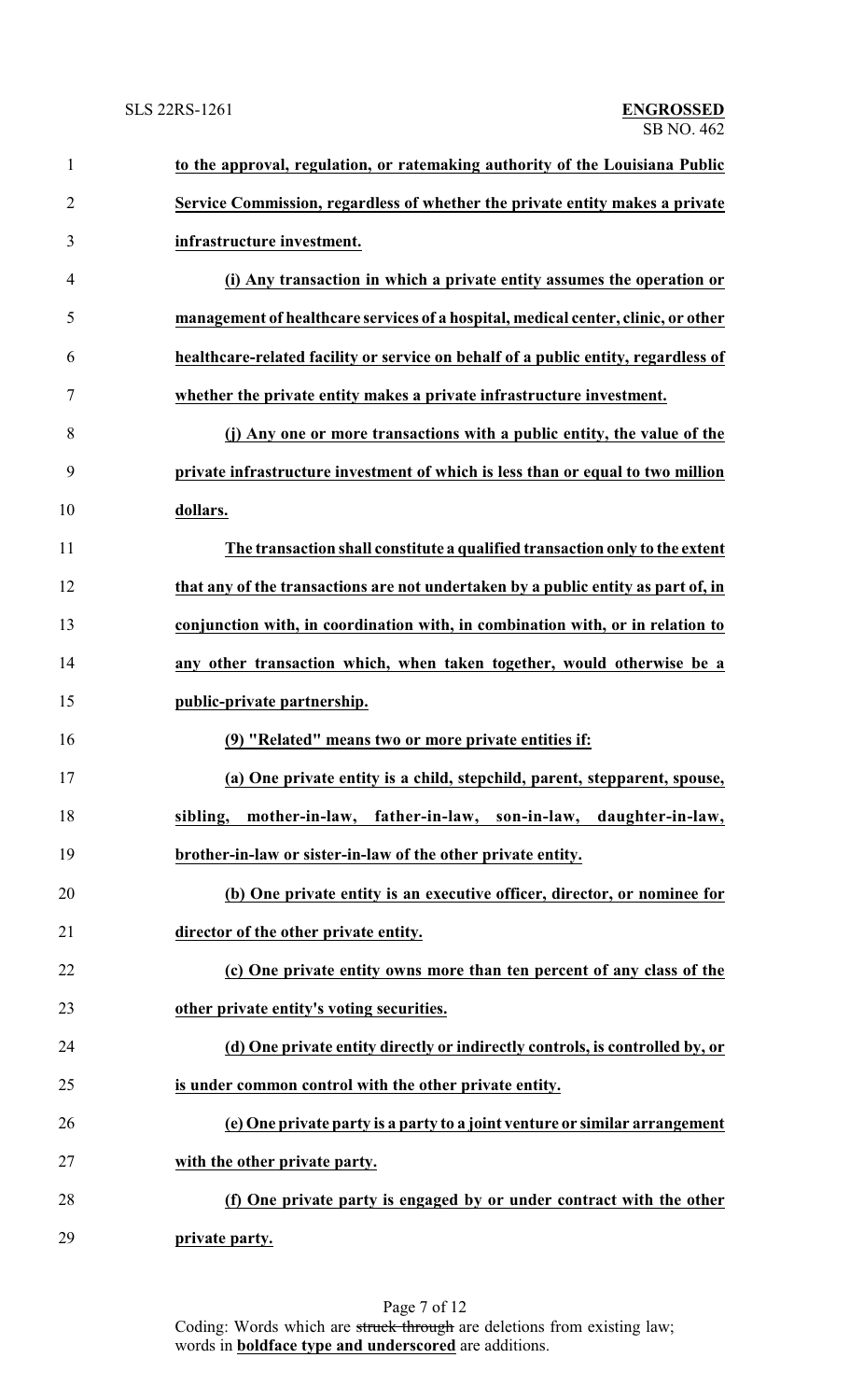| $\mathbf{1}$   | (10) "Traditional public project" means an infrastructure asset that is               |
|----------------|---------------------------------------------------------------------------------------|
| $\overline{2}$ | owned, financed, acquired, operated, and maintained by a public entity through        |
| 3              | traditional government procurement methods, and is not part of a public-              |
| $\overline{4}$ | private partnership.                                                                  |
| 5              | (11) "User fees" means revenues, user fees, lease payments, service                   |
| 6              | payments, or other payments received from the general public or a public entity       |
| $\tau$         | with respect to public services or infrastructure services.                           |
| 8              | §7645. Requirements for private entities                                              |
| 9              | A. Prior to the governing authority of a public entity granting final                 |
| 10             | approval of a public-private partnership, any private entity seeking to enter into    |
| 11             | a public-private partnership shall provide the public entity with a copy of this      |
| 12             | Chapter and a written proposal containing sufficient detail as the public entity      |
| 13             | determines is necessary to evaluate the proposal.                                     |
| 14             | B. Any document or other information submitted by the private entity                  |
| 15             | that contains proprietary or trade secret information may be designated as such       |
| 16             | in accordance with R.S. 44:3.2 and shall have the protections available to the        |
| 17             | document or information described therein.                                            |
| 18             | §7646. Public notice; public hearing required                                         |
| 19             | A. Prior to granting final approval of a public-private partnership, and              |
| 20             | following the receipt by the public entity of the written report of its advisors, the |
| 21             | governing authority of a public entity shall hold a public hearing. Notice of the     |
| 22             | public hearing shall be published in the official journal of the public entity, or    |
| 23             | a newspaper of general circulation within the parish where the public entity is       |
| 24             | located, not less than seven days prior to the date of the public hearing. The        |
| 25             | notice shall include the following at a minimum:                                      |
| 26             | (1) The date, time, place, and subject matter of the hearing.                         |
| 27             | (2) A brief description of the proposed public-private partnership,                   |
| 28             | including the name of the private entity and a general description of the             |
| 29             | infrastructure services or public services being provided.                            |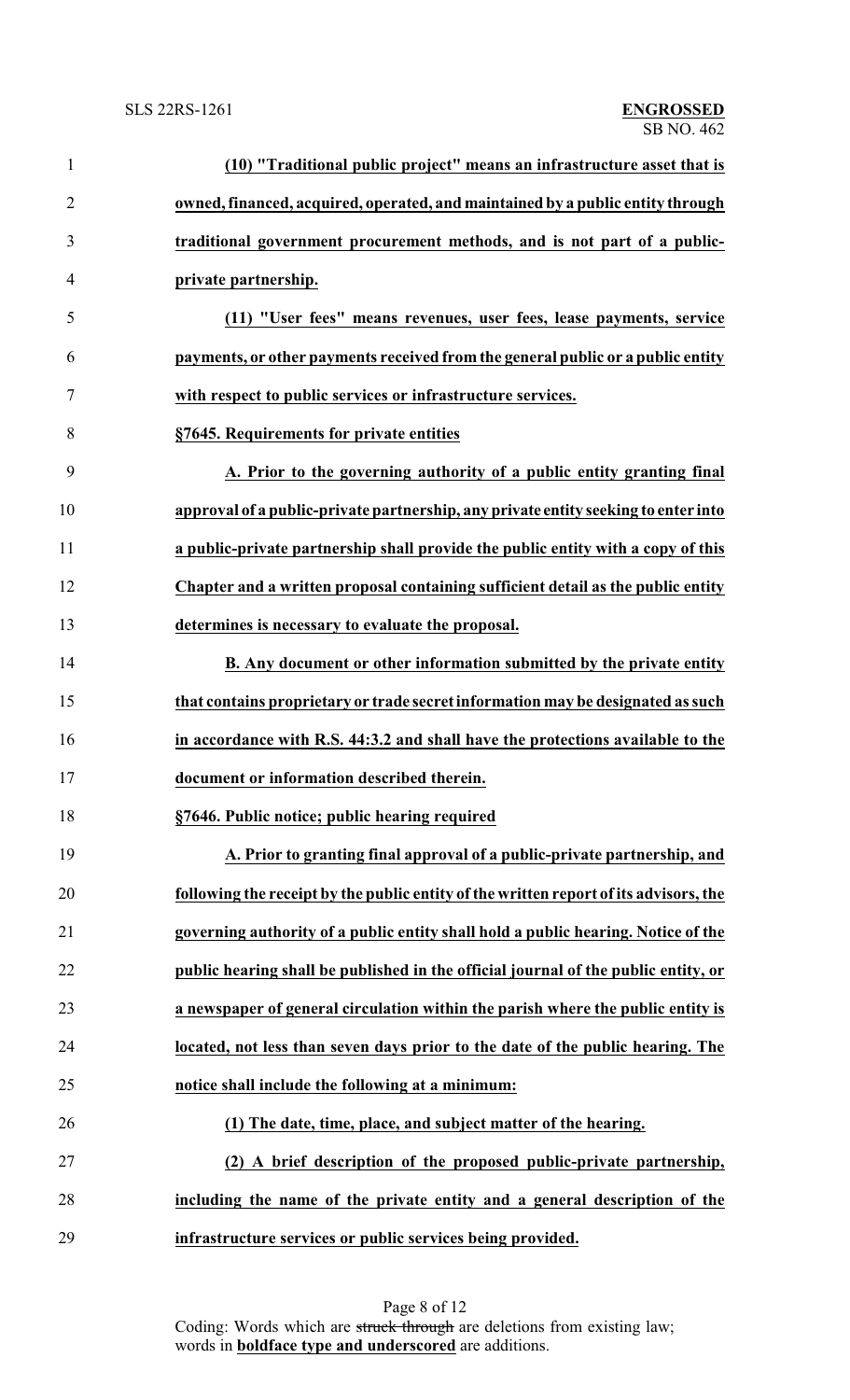| $\mathbf{1}$   | (3) A statement that copies of the proposed public-private partnership              |
|----------------|-------------------------------------------------------------------------------------|
| $\overline{2}$ | agreements and the report of the public entity's advisors are available for public  |
| 3              | inspection, and the methods by which the public may inspect such documents          |
| $\overline{4}$ | in a manner consistent with the Public Records Law, which may also include the      |
| 5              | posting of such documents on the public entity's internet homepage at least         |
| 6              | seven days prior to the public hearing.                                             |
| 7              | B. The governing authority shall be authorized to grant final approval              |
| 8              | of a public-private partnership at the time of the public hearing if all            |
| 9              | requirements of this Section are met.                                               |
| 10             | §7647. Approval by governing authority                                              |
| 11             | A. After holding the public hearing required by this Chapter, the                   |
| 12             | governing body of the public entity shall make a determination if the proposed      |
| 13             | public-private partnership is in the public interest, which shall be made based     |
| 14             | upon such factors as the governing body deems appropriate.                          |
| 15             | B. Upon making a determination that the public-private partnership is               |
| 16             | in the public interest, the governing body shall make a determination if all        |
| 17             | requirements of this Chapter have been met, and thereafter may approve the          |
| 18             | public-private partnership by adoption of a resolution or ordinance authorizing     |
| 19             | the execution of the public-private partnership agreements in accordance with       |
| 20             | applicable law.                                                                     |
| 21             | C. For thirty calendar days following the public hearing required by this           |
| 22             | Chapter, any person in interest may contest the legality of the public-private      |
| 23             | partnership, or any provision of the agreements related thereto, for any cause.     |
| 24             | After that time, no person shall have a cause or right of action to contest the     |
| 25             | regularity, formality, or legality of the public-private partnership, any provision |
| 26             | of the agreements related thereto, or the compliance with the public entity of      |
| 27             | any procedural requirements of this Chapter. Thereafter, an irrebuttable            |
| 28             | presumption is created that every legal requirement for the confection of the       |
| 29             | public-private partnership and the execution of the agreements relating thereto     |

Page 9 of 12 Coding: Words which are struck through are deletions from existing law; words in **boldface type and underscored** are additions.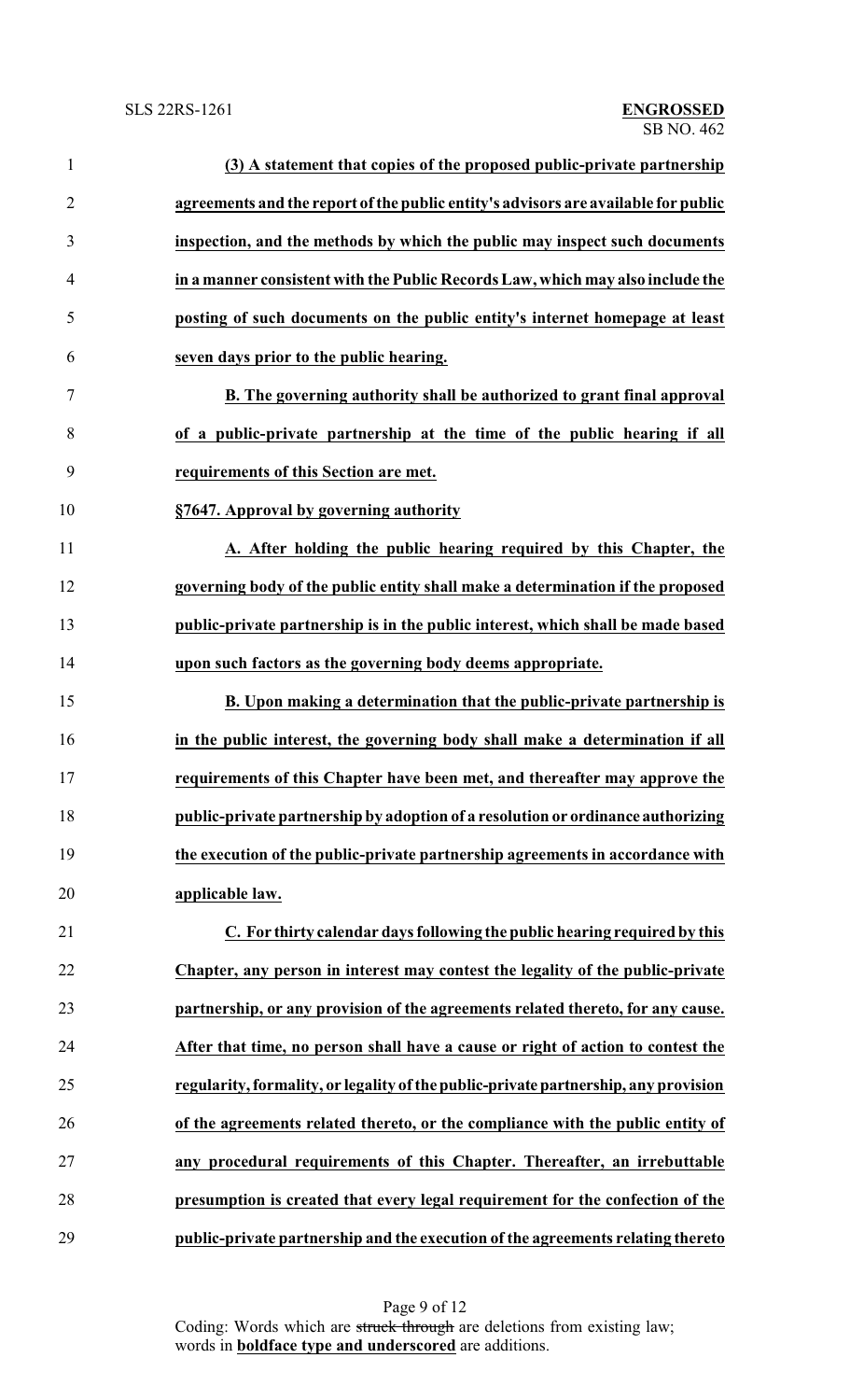| $\mathbf{1}$     | has been complied with. No court shall have authority to inquire into any of                  |
|------------------|-----------------------------------------------------------------------------------------------|
| $\overline{2}$   | these matters after the thirty days.                                                          |
| 3                | D. A public-private partnership where the value of a private                                  |
| $\overline{4}$   | infrastructure investment is in excess of five million dollars shall be subject to            |
| 5                | review, not approval, by the Joint Legislative Committee on the Budget prior                  |
| 6                | to the governing authority of the public entity entering into a public-private                |
| $\boldsymbol{7}$ | partnership as provided in this Chapter.                                                      |
| 8                | §7648. Financial reporting                                                                    |
| 9                | In each fiscal year in which a public entity is party to public-private                       |
| 10               | partnership, the public entity shall include in the notes to its comprehensive                |
| 11               | annual financial report a brief summary of the public-private partnership                     |
| 12               | including a description of the general terms of the public-private partnership,               |
| 13               | the name of the private entity, and a schedule of payments expected to be made                |
| 14               | by or to the public entity.                                                                   |
| 15               | Section 2. This Act shall become effective upon signature by the governor or, if not          |
| 16               | signed by the governor, upon expiration of the time for bills to become law without signature |
| 17               | by the governor, as provided by Article III, Section 18 of the Constitution of Louisiana. If  |
| 18               | vetoed by the governor and subsequently approved by the legislature, this Act shall become    |
| 19               | effective on the day following such approval.                                                 |
|                  |                                                                                               |

The original instrument was prepared by Angela Lockett-De Jean. The following digest, which does not constitute a part of the legislative instrument, was prepared by James Benton.

### DIGEST SB 462 Engrossed 2022 Regular Session Ward

Proposed law creates the Public-Private Partnerships Cooperative Endeavor Agreement Act which authorizes public entities to enter into public-private partnerships.

Proposed law provides that nothing proposed law provides any additional authority for a public entity to enter into a public-private partnership. If a public entity is otherwise authorized to enter into a public-private partnership pursuant to present law, the provisions of proposed law will apply as additional requirements for entering into a public-private partnership. Further provides that nothing in proposed law will constitute a waiver of or exemption from any other requirement of law.

Proposed law provides that nothing in proposed law will apply to an agency, as defined in present law, or a publicly funded institution of higher education or community or technical

Page 10 of 12

Coding: Words which are struck through are deletions from existing law; words in **boldface type and underscored** are additions.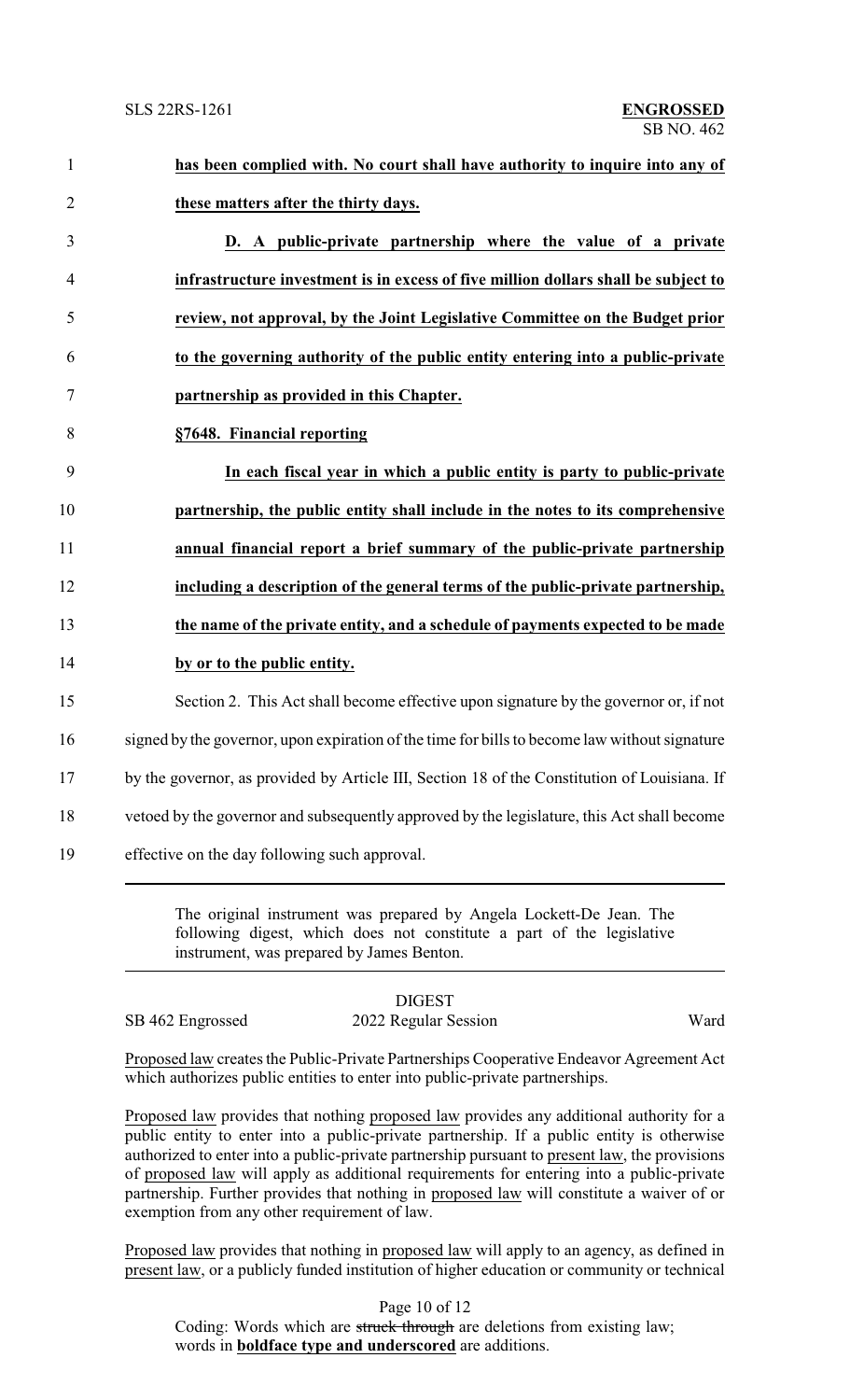college within the state.

Proposed law provides for definitions of "infrastructure assets", "infrastructure services", "private entity", "private infrastructure investment", "public entity", "public-private partnership", "public services", "qualified transaction", "related", "traditional public project", and "user fees".

Proposed law provides the following requirements for private entities:

- (1) Prior to the governing authority of a public entity granting final approval of a public-private partnership, any private entity seeking to enter into a public-private partnership will provide the public entity with a copy of proposed law and a written proposal containing sufficient detail as the public entity determines is necessary to evaluate the proposal.
- (2) Any document or other information submitted by the private entity that contains proprietary or trade secret information may be designated as such in accordance with present law and will have the protections available to the document or information described therein.

Proposed law provides that the public entity may charge a reasonable application fee to a private entity in order to cover some or all of the public entity's cost of evaluating a proposed public-private partnership.

Proposed law provides for a public hearing to make a determination if the proposed public-private partnership is in the public interest, and thereafter the governing body may approve the public-private partnership by adoption of a resolution or ordinance authorizing the execution of the public-private partnership agreements.

Proposed law provides that the governing authority shall be authorized to grant final approval of a public-private partnership at the time of the public hearing if all requirements of proposed law are met.

Proposed law provides that for 30 calendar days following the public hearing, any person in interest may contest the legality of the public-private partnership, or any provision of the agreements related thereto, for any cause. After that time, no person will have a cause or right of action to contest the regularity, formality, or legality of the public-private partnership, any provision of the agreements related thereto, or the compliance with the public entity of any procedural requirements of proposed law. Further provides that thereafter, an irrebuttable presumption is created that every legal requirement for the confection of the public-private partnership and the execution of the agreements relating thereto has been complied with. Provides that no court will have authority to inquire into any of these matters after the 30 days.

Proposed law provides that a public-private partnership where the value of a private infrastructure investment is in excess of five million dollars will be subject to review, not approval, by the Joint Legislative Committee on the Budget prior to the governing authority of the public entity entering into a public-private partnership as provided in proposed law.

Proposed law provides that in each fiscal year in which a public entity is party to public-private partnership, the public entity will include in the notes to its comprehensive annual financial report a brief summary of the public-private partnership including a description of the general terms of the public-private partnership, the name of the private entity, and a schedule of payments expected to be made by or to the public entity.

Effective upon signature of the governor or lapse of time for gubernatorial action.

(Adds R.S. 33:7641-7648)